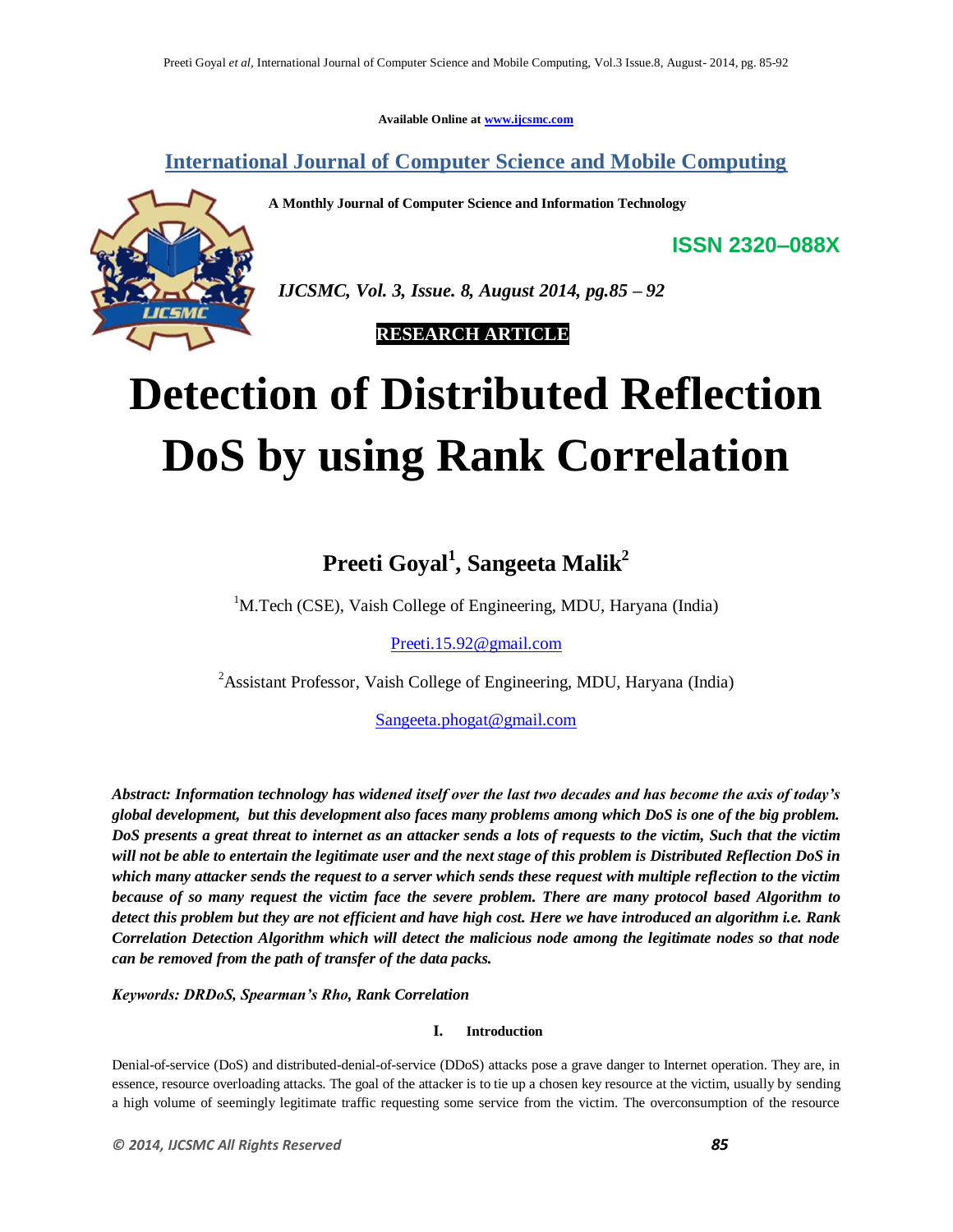leads to degradation or denial of the victim's service to its legitimate clients. In the absence of effective defense mechanisms, the denial-of-service effect lasts for the entire duration of the attack (i.e., as long as key resources are being tied with malicious traffic), and vanishes quickly once the attack is aborted. Since machine resources are usually shared among many applications, the DoS effect inflicts significant damage — not only on client transactions with the victim, but on the victim's total operation. The victim experiences a significant slowdown in all applications sharing the targeted resource, and frequently also connectivity disruption. Both DoS and DDoS attacks are seemingly simple in design and operate without requiring any special skill or resource for their perpetration. The attack tools can be obtained easily online and the attack goal (resource exhaustion) is attained whenever a sufficiently large amount of malicious traffic is generated. The targeted resource dictates the type and contents of attack packets, e.g. exhaustion of CPU resources requires computation-intensive packets such as CGI or authentication requests, while network resources can be exhausted by any high-volume traffic.



Fig. 1. Attacking scenario.

The main difference between DoS and DDoS attacks is in scale — DoS attacks use one attack machine (to generate malicious traffic) while DDoS attacks use large numbers of attack machines. The scale difference also invokes differences in operation modes. The large number of attack machines allows DDoS perpetrators a certain recklessness — they frequently trade sophistication for brute force, using simple attack strategies and packet contents to overload victim resources. However, the simplicity in both attack types arises from convenience, not necessity. The lack of effective defense mechanisms, even for simple attacks, offers no motivation for perpetrators to design more sophisticated ones. Once defenses successfully counter one attack class (e.g., like ingress filtering [FS00] has countered random IP source spoofing), attackers quickly deploy slight modifications in their attacks to bypass defensive actions.

There are many attack variations and many dimensions in which attacks can still evolve while preserving the ability to inflict damage on the victim. This feature makes it very challenging to design successful defenses. Due to attack variety, defense systems must maintain a volume of statistical data in order to detect attacks and sieve legitimate from attack traffic. This incurs high operation costs. On the other hand, attackers can easily bypass or trick defenses with slight modifications to their attacks. Any such modifications require added complexity in defense mechanisms (in order to handle the new attack class), thus skyrocketing the cost.

#### **II. Proposed System**

We investigate the basic traffic pattern introduced near the victim under DRDoS, and propose a general detection method: the Rank Correlation based Detection (RCD). RCD is protocol independent and its computation cost is not affected by network throughput. In RCD, once an attack alarm rises, upstream routers will sample and test rank correlation of suspicious flows and use the correlation value for further detection. Correlation has been successfully used in DDoS detection, e.g., correlation coefficient has been successfully employed to discriminate DDoS attacks from flash crowds. As we know, it is the first time that DRDoS is analyzed and detected using correlation.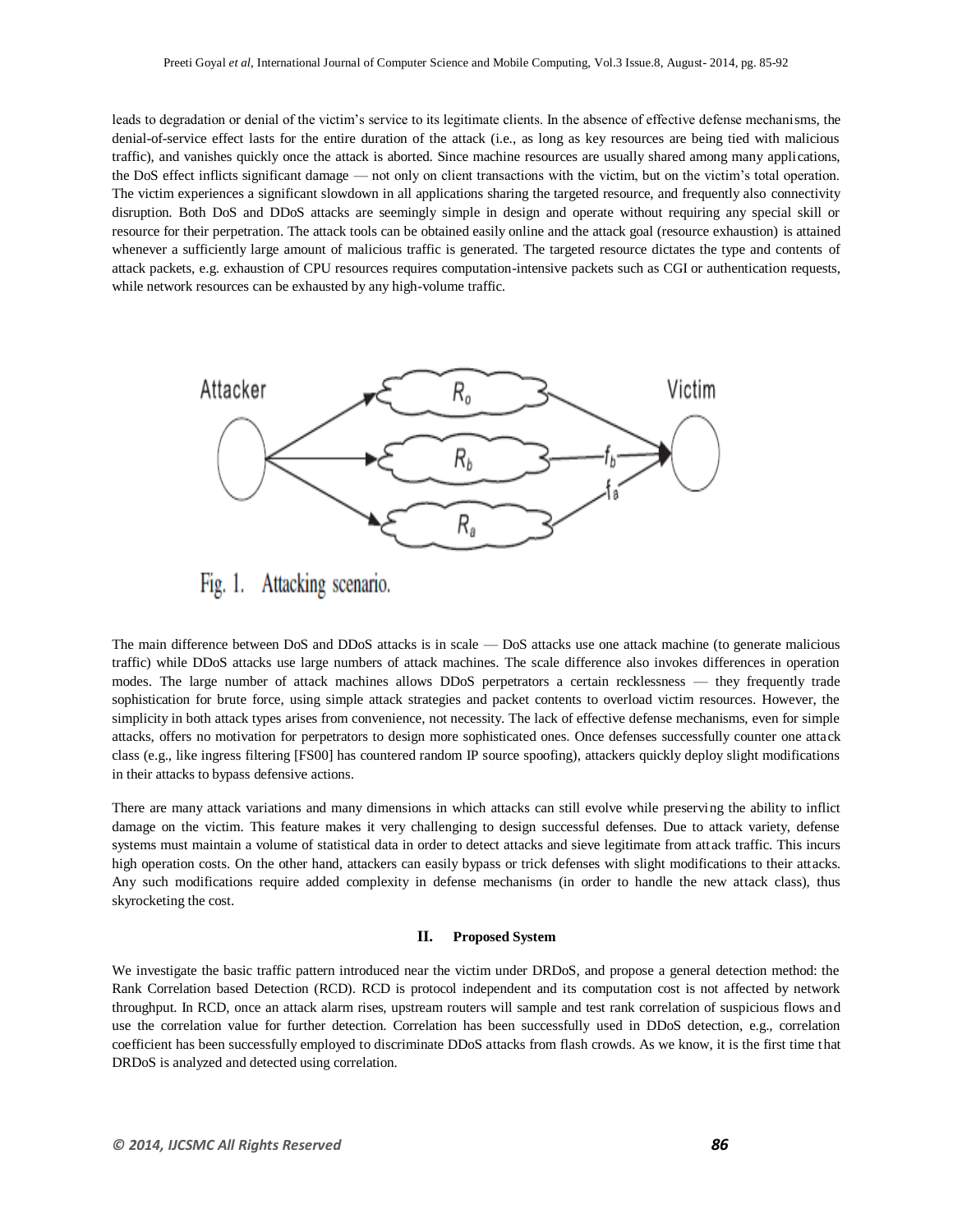The preliminary simulations indicate that RCD can differentiate reflection flows from legitimate ones efficiently and effectively, thus can be used as a useable indicator for DRDoS.

### **III. Algorithm A. Spearman's Rank Correlation:**

The well-known Pearson's correlation coefficient is suitable for describing the linear relationship. However, due to the background traffic and delay, the linearity may not be obvious. And Pearson's correlation is sensitive to outliers introduced by traffic bursts. Through experimental comparisons, Spearman's rank correlation coefficient (Spearman's rho) is more suitable for detection, where a raw value is converted to a ranked value and then Pearson's correlation is applied. For a given value, its ranked value is the average of its position(s) in the ascending order of all values.



In Spearman's correlation coefficient, for two random variables X and Y of ranked values, the expected values are  $\mu_x$  and  $\mu_y$ , and standard deviations are  $\sigma_x$  and  $\sigma_y$ . The coefficient r<sub>xy</sub> is their covariance normalized by the standard deviation:

 $r_{x,y} = cov(X, Y) / σXσY$ 

 $=$  E((X –  $\mu$ X)(Y –  $\mu$ Y)) /  $\sigma$ X $\sigma$ Y

Where E is the expected value, and cov is the covariance which could also be represented using E, then it has:

 $r_{X,Y} = E(XY) - E(X)E(Y)/\sqrt{E(X^2)} - E^2(X)\sqrt{E(Y^2)} - E^2(Y)$ 

The value range of rX,Y is [-1,1], closer to 1 represents stronger positive linear relationship while closer to -1 represents stronger negative linear relationship, whereas 0 means no linear relationship.

#### **B. Algorithm**

In RCD, once an alarm appears, routers in the path will sample flows for sufficient time. Ideally, for two pure attacking flows fa and fb, correlation coefficient ra,b will be close to 1. Although the Internet may not strictly satisfies the assumption due to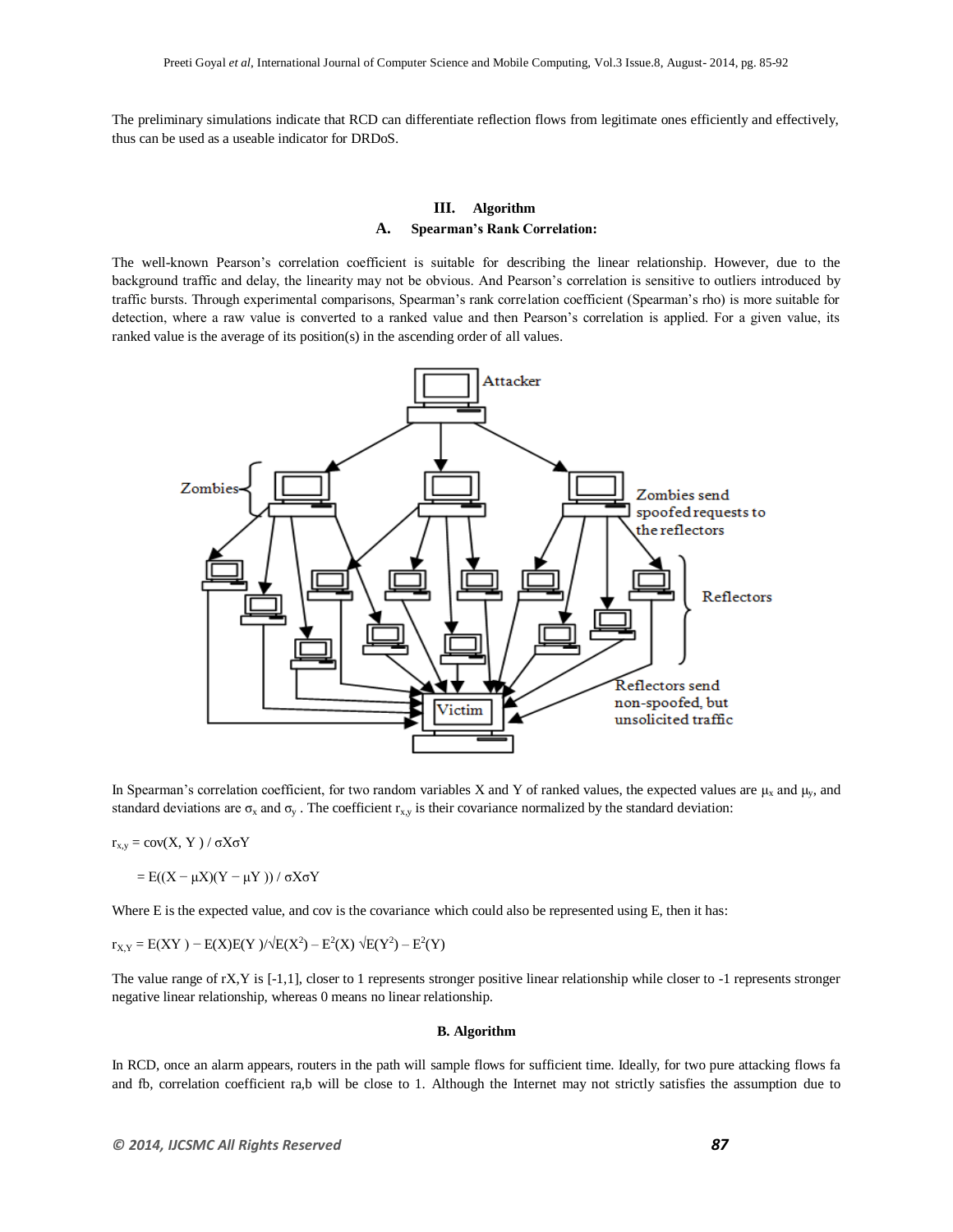legitimate traffic in background, the correlation between two malicious flows should be remarkably strong compared with other pairs.

Then in a DRDoS scenario, we could use two thresholds  $\delta$ 1 and  $\delta$ 2 to judge whether both are malicious flows or not. Ra,b = 1 means that both are reflection flows.

 $Ra, b = \{0, \text{ for } \delta 1 \leq ra, b \leq \delta 2\}$ 

 ${1, for r a,b < \delta1 or r a,b > \delta2}$ 

It is difficult to determine thresholds once for all, and it should suit various network scenarios and different detection contexts. For given scenarios, a feasible method is to derive thresholds statistically from different attacking cases. The thresholds for our simulations will be given in section V.

Suppose the false negative rate is q, we can decrease q further by using multiple flow pairs, e.g., we have m flow pairs, then q will be decreased towards qm. When  $q = 0.1$  and  $m = 3$ , qm = 0.1% which is low enough.

Furthermore, the value of correlation coefficient indicates the percentage of malicious packets in two flows and could help throttling. And the computation cost of RCD is not affected by the network throughput because of only taking packet count into consideration.

#### **IV. Methodology**

Input: No. of Nodes

Output: Detection of Malicious Node

**Step 1.** Locate suspicious flows on an upstream router.

**Step 2.** Sample the number of packets of suspicious flows per time unit T for a short time, get the value sequence for each flow.

**Step 3.** Submit sequences to a detection center, which will divide flows into pairs and calculate coefficients for each pair .

**Step 4.**Compare coefficients for suspicious flows and make decision.

**Step 5.** If confirmed, then discard these flows on the routers.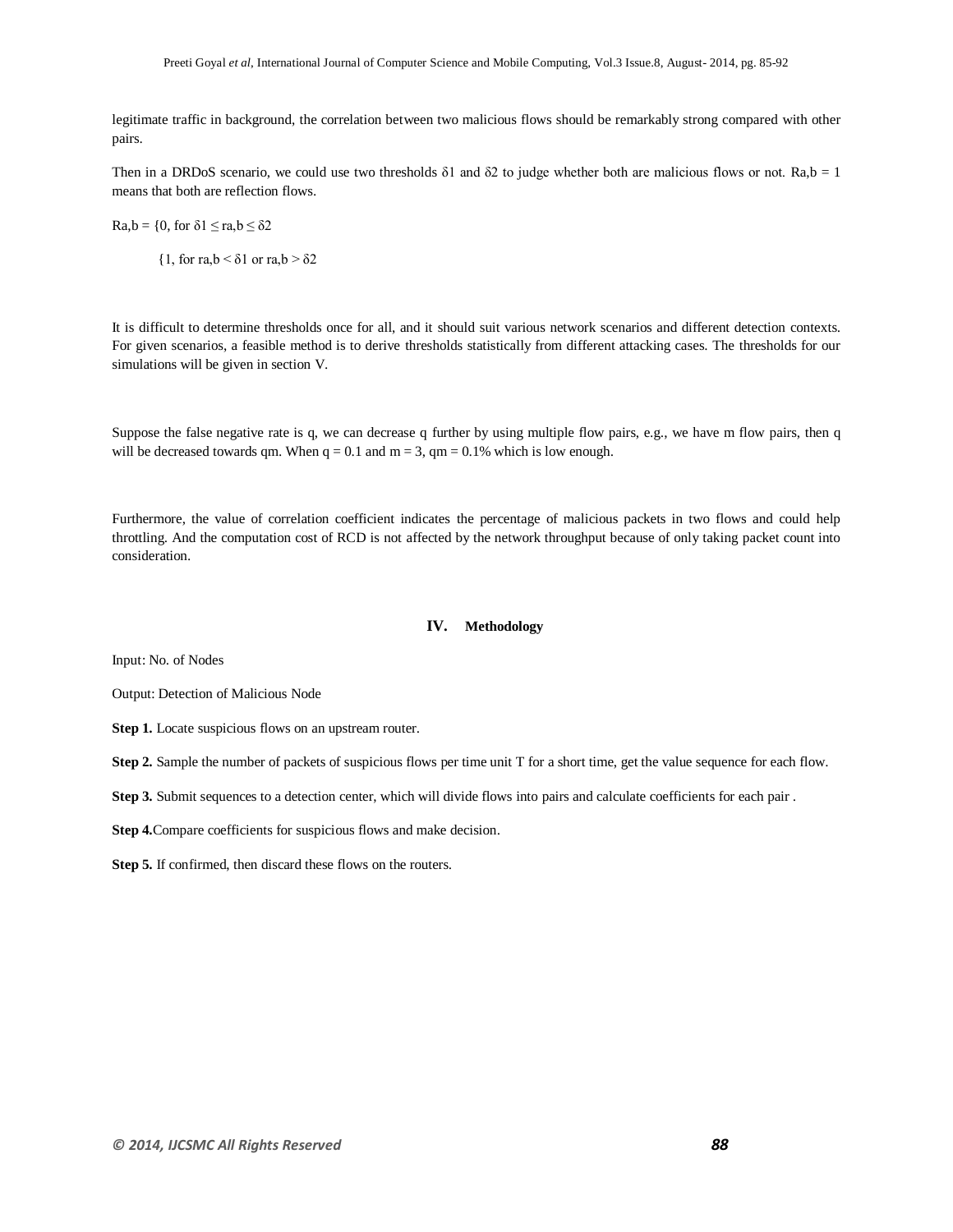#### **V. Result**

Here in Fig Source node is sending Data packets to the Receiver node 15 and 30 through the optimized path calculated by using ranks



Fig. 3 Source node sending data packets to the receiver node

Here in Fig. 4 node 5 is dropping data packets which happen due to the presence of a malicious node in the network. So, now the nodes will search for that malicious node. Such that the new path can be searched for sending data packets to the receiver



Here in Fig.5 Malicious node is detected by using the algorithm proposed in this paper. In this network node 7 is detected as the malicious node. So, the source node have searched the another path to send data packets to the receiver node 2.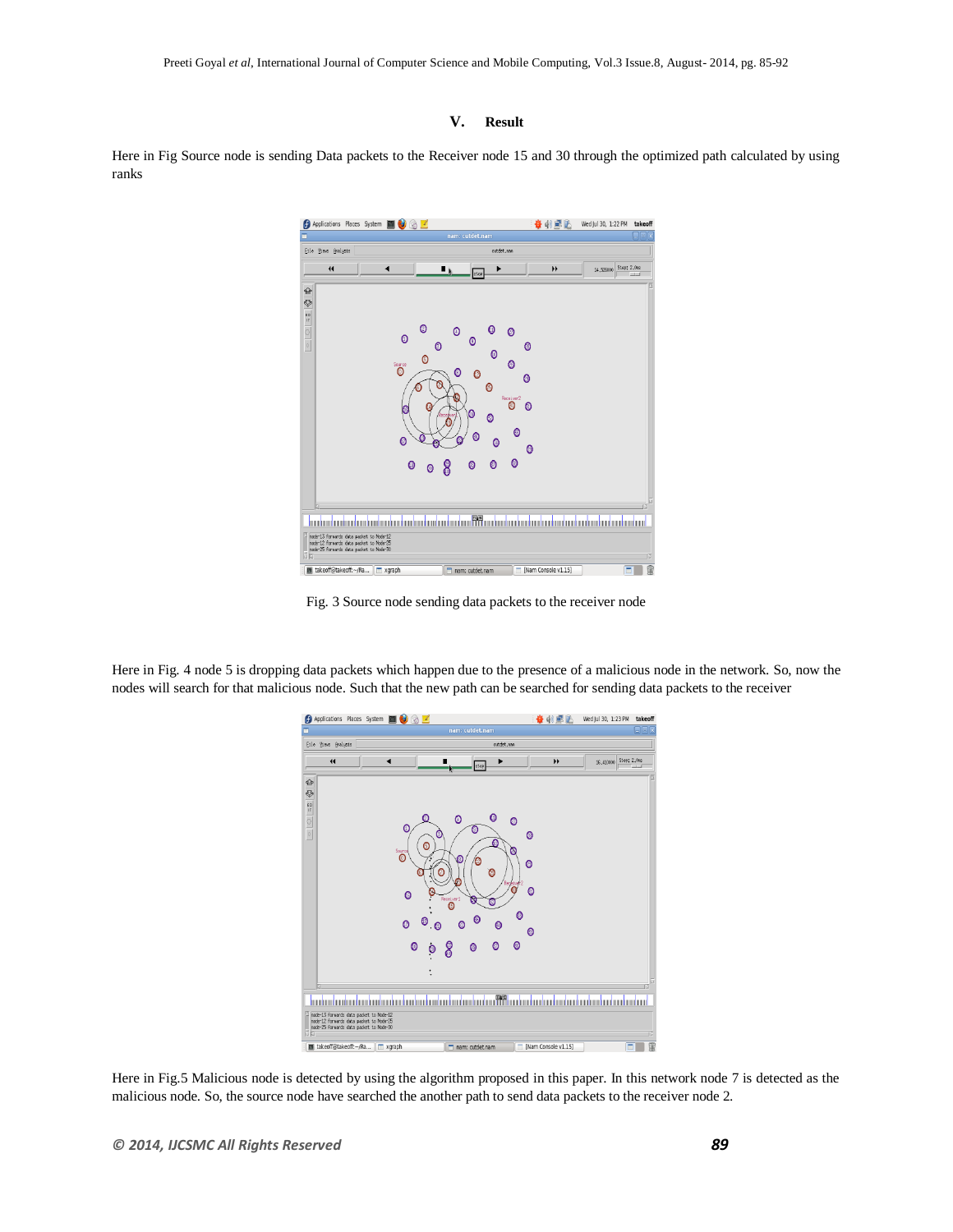

Fig.5 Malicious Node is detected

Here in Fig 6 it shows the Packet Delivery Ratio i.e. The ratio of the no. of delivered data packet to the destination. This illustrates the level of delivered data to the destination.



Fig.6 Graph showing packet delivery ratio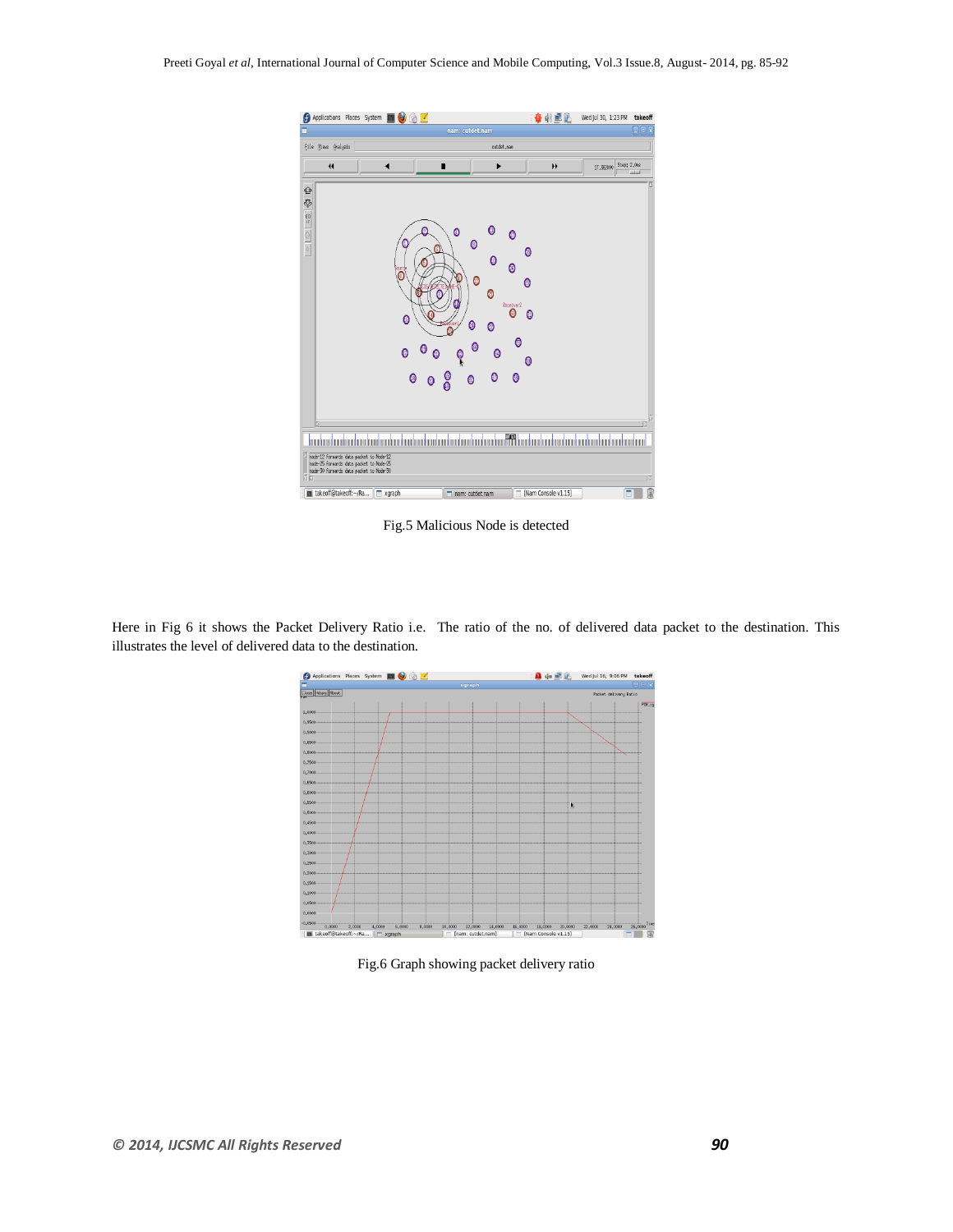

Here in Fig. 7, it is a Throughput graph i.e. the total no of packets delivered over the total simulation time.

#### Fig. 7 Graph showing Throughput

#### **VI. Conclusion and Future Scope**

This letter concentrates on solving this problem. We investigate the basic traffic pattern introduced near the victim under DRDoS, and propose a general detection method: the Rank Correlation based Detection (RCD). RCD is protocol independent and its computation cost is not affected by network throughput. In RCD, once an attack alarm rises, upstream routers will sample and test rank correlation of suspicious flows and use the correlation value for further detection. Correlation has been successfully used in DDoS detection, e.g., correlation coefficient has been successfully employed to discriminate DDoS attacks from flash crowds. As we know, it is the first time that DRDoS is analyzed and detected using correlation.

There are a lot of interesting works in the future, including:

- 1) Other correlation-like measurement and the comparison of their effectiveness.
- 2) Extensive experiment against real DRDoS in the Internet.
- 3) Using RCD in more sophisticated scenarios.
- 4) What the attackers can do to escape detection and the countermeasures.

#### **References**

[1] CERT Coordination Center. Trends in Denial of Service Attack Technology, October 2001.

<http://www.cert.org/archive/pdf/DoStrends.pdf>

[2] V. Paxson. "An Analysis of Using Reflectors for Distributed Denial-of-Service Attacks." ACM SIGCOMM Computer Communications Review, 31(3), July 2001.

[3] J. Nagle. "Congestion Control in IP/TCP." RFC 896, January 1984

[4] S. Floyd. "Congestion Control Principles." RFC 2914, September 2000.

[5] wei wei, Feng Chen, Yingie xia,and Guang jin on "A Rank correlation based detection in DRdos attacks " in 2013 IEEE communication letters vol 17.